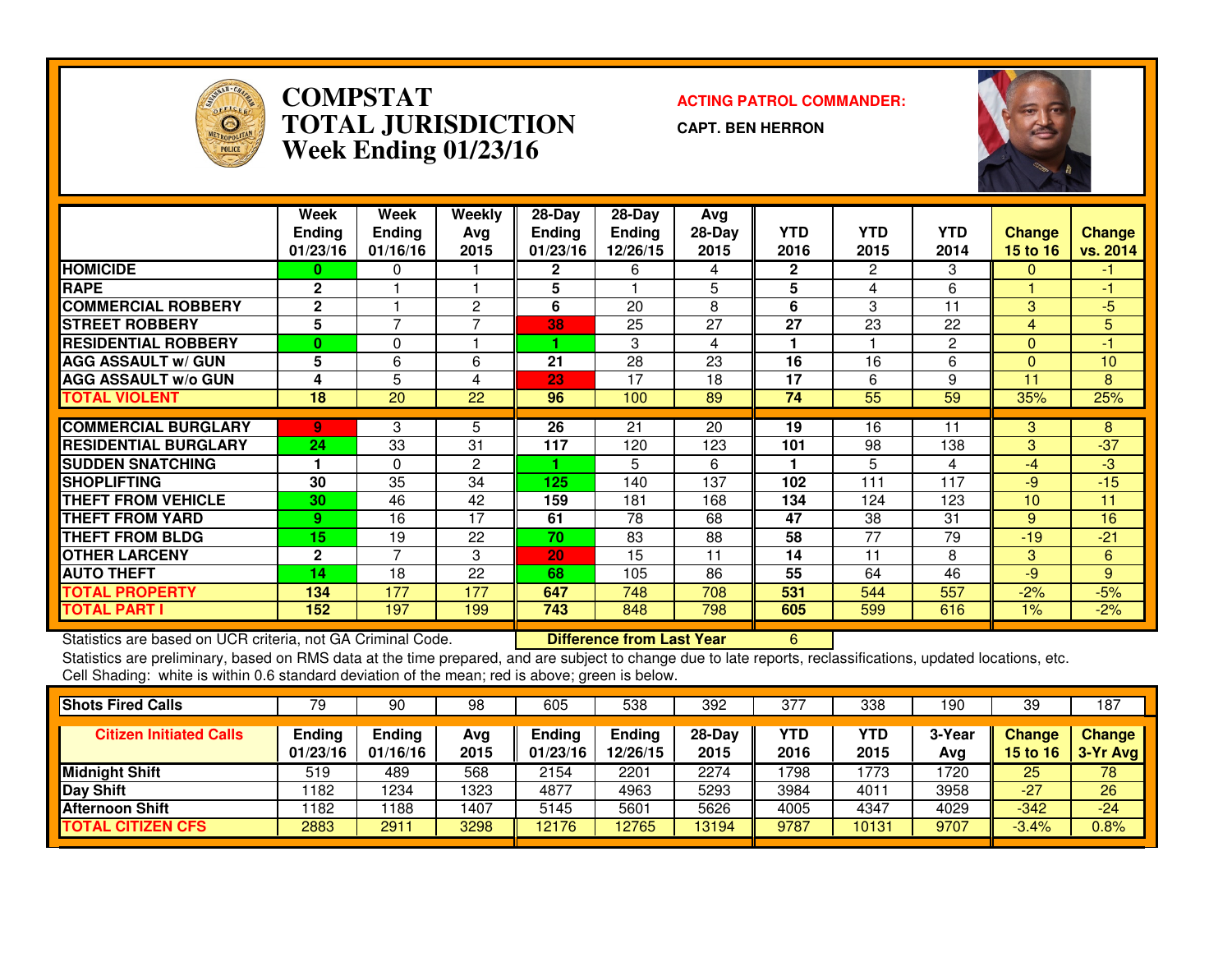

## **COMPSTAT PRECINCT COMMANDER: WEST CHATHAM PRECINCTWeek Ending 01/23/16**

**CAPT. CARL RAMEY**



|                             | Week          | Week           | <b>Weekly</b>  | 28-Day          | $28 - Day$   | Avg            |              |              |                |                |                |
|-----------------------------|---------------|----------------|----------------|-----------------|--------------|----------------|--------------|--------------|----------------|----------------|----------------|
|                             | <b>Ending</b> | Ending         | Avg            | <b>Ending</b>   | Ending       | $28-Day$       | <b>YTD</b>   | <b>YTD</b>   | <b>YTD</b>     | <b>Change</b>  | <b>Change</b>  |
|                             | 01/23/16      | 01/16/16       | 2015           | 01/23/16        | 12/26/15     | 2015           | 2016         | 2015         | 2014           | 15 to 16       | vs. 2014       |
| <b>HOMICIDE</b>             | 0             | 0              | $\Omega$       | 0               | 0            | 0              | $\mathbf 0$  | $\Omega$     | $\Omega$       | $\mathbf{0}$   | $\mathbf{0}$   |
| <b>RAPE</b>                 | 0             | 0              | $\Omega$       | 0               |              |                | $\mathbf{0}$ | $\mathbf{2}$ | $\mathbf{2}$   | $-2$           | $-2$           |
| <b>COMMERCIAL ROBBERY</b>   | 0             | 0              | $\Omega$       | 1               | 3            |                |              | 0            | 2              |                | $-1$           |
| <b>STREET ROBBERY</b>       | $\bf{0}$      | $\Omega$       |                | 3               | 0            | 2              |              | 3            |                | $-2$           | $\Omega$       |
| <b>RESIDENTIAL ROBBERY</b>  | $\mathbf 0$   | $\Omega$       | $\Omega$       | 1               | -1           |                |              |              |                | $\Omega$       | $\mathbf{0}$   |
| <b>AGG ASSAULT w/ GUN</b>   | 0             | $\overline{c}$ |                | 3               |              | 2              | $\mathbf{2}$ | 3            | 0              | $-1$           | $\overline{2}$ |
| <b>AGG ASSAULT w/o GUN</b>  | $\bf{0}$      | 2              | 1              | 4               | $\mathbf{2}$ | 3              | 3            |              |                | $\overline{2}$ | $\overline{2}$ |
| <b>TOTAL VIOLENT</b>        | $\mathbf{0}$  | 4              | 3              | $\overline{12}$ | 8            | 11             | 8            | 10           | $\overline{7}$ | $-20%$         | 14%            |
| <b>COMMERCIAL BURGLARY</b>  |               | 0              | 2              | 8               | 9            | 6              | 5            | 8            | 0              | -3             | 5.             |
| <b>RESIDENTIAL BURGLARY</b> | 6             | 12             | $\overline{7}$ | 26              | 32           | 27             | 25           | 15           | 22             | 10             | $\overline{3}$ |
| <b>SUDDEN SNATCHING</b>     | $\mathbf 0$   | $\Omega$       | $\Omega$       | 0               | $\Omega$     | 0              | $\mathbf{0}$ |              | $\Omega$       | $-1$           | $\Omega$       |
| <b>SHOPLIFTING</b>          | 6             | $\overline{c}$ | 4              | 14              | 15           | 16             | 8            | 12           | 17             | $-4$           | -9             |
| <b>THEFT FROM VEHICLE</b>   | 4             | 9              | 8              | 34              | 43           | 32             | 27           | 15           | 22             | 12             | 5              |
| <b>THEFT FROM YARD</b>      | 3             | $\mathbf{2}$   | 3              | 14              | 24           | 13             | 12           | 10           | 9              | $\overline{2}$ | 3              |
| <b>THEFT FROM BLDG</b>      | 4             | $\mathbf{2}$   | 4              | 16              | 15           | 16             | 13           | 15           | 11             | $-2$           | $\overline{2}$ |
| <b>OTHER LARCENY</b>        | $\mathbf 0$   | 0              |                | 4               |              | $\overline{2}$ |              | 6            | 2              | $-5$           | -1             |
| <b>AUTO THEFT</b>           | 3             |                | 5              | ∍.              | 38           | 20             | 5            | 15           | 4              | $-10$          |                |
| <b>TOTAL PROPERTY</b>       | 27            | 28             | 33             | 123             | 177          | 132            | 96           | 97           | 87             | $-1%$          | 10%            |
| <b>TOTAL PART I</b>         | 27            | 32             | 36             | 135             | 185          | 143            | 104          | 107          | 94             | $-3%$          | 11%            |

Statistics are based on UCR criteria, not GA Criminal Code. **Difference from Last Year** 

Statistics are based on UCR criteria, not GA Criminal Code. **Difference from Last Year Schoff Particle (199** - 3<br>Statistics are preliminary, based on RMS data at the time prepared, and are subject to change due to late rep Cell Shading: white is within 0.6 standard deviation of the mean; red is above; green is below.

| <b>Shots Fired Calls</b>       |                                   |                                   |                       |                                     | 62                                    | 44                      | 48          | 42          |                             |                                  | 34                        |
|--------------------------------|-----------------------------------|-----------------------------------|-----------------------|-------------------------------------|---------------------------------------|-------------------------|-------------|-------------|-----------------------------|----------------------------------|---------------------------|
| <b>Citizen Initiated Calls</b> | Week<br><b>Ending</b><br>01/23/16 | Week<br><b>Ending</b><br>01/16/16 | Weekly<br>Avg<br>2015 | 28-Day<br><b>Ending</b><br>01/23/16 | $28-Dav$<br><b>Ending</b><br>12/26/15 | Avg<br>$28-Day$<br>2015 | YTD<br>2016 | YTD<br>2015 | <b>YTD</b><br>3-Year<br>Avg | <b>Change</b><br><b>15 to 16</b> | <b>Change</b><br>3-Yr Avg |
| <b>Midnight Shift</b>          | 105                               | 100                               | 114                   | 458                                 | 463                                   | 455                     | 382         | 338         | 346                         | 44                               | 36                        |
| <b>Day Shift</b>               | 252                               | 272                               | 282                   | 1073                                | 1147                                  | 1127                    | 876         | 865         | 844                         |                                  | 32                        |
| <b>Afternoon Shift</b>         | 264                               | 265                               | 294                   | 1110                                | 200                                   | 1177                    | 887         | 886         | 850                         |                                  | 37                        |
| <b>TOTAL CITIZEN CFS</b>       | 621                               | 621                               | 690                   | 2641                                | 2810                                  | 2758                    | 2145        | 2089        | 2039                        | 2.7%                             | 5.2%                      |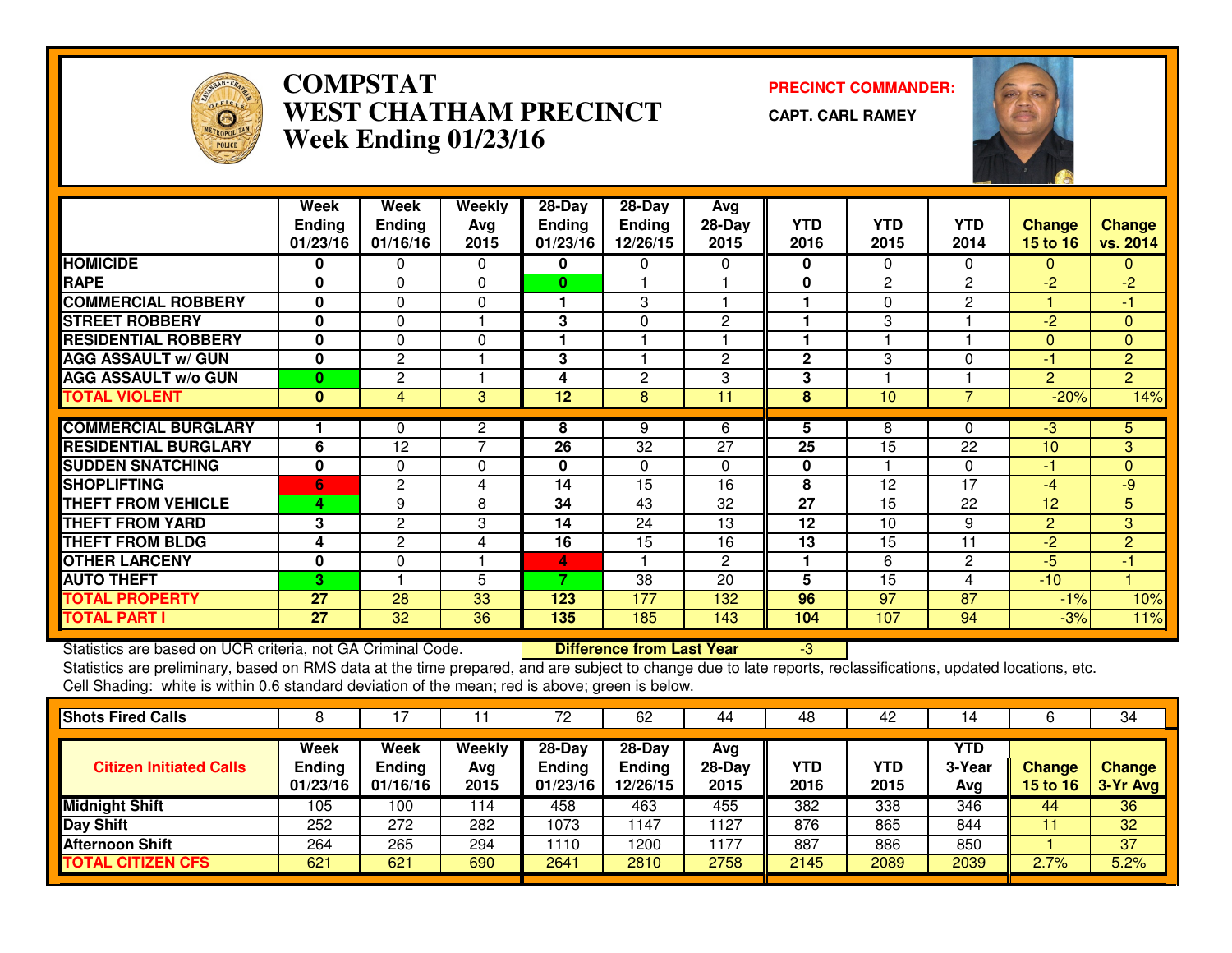

#### **COMPSTAT ACTING PRECINCT COMMANDER: DOWNTOWN PRECINCTWeek Ending 01/23/16**

**LT. ANTHONY GALLO**



|                             | Week<br><b>Ending</b><br>01/23/16 | Week<br><b>Ending</b><br>01/16/16 | Weekly<br>Avg<br>2015 | 28-Day<br><b>Ending</b><br>01/23/16 | 28-Day<br><b>Ending</b><br>12/26/15 | Avg<br>$28-Day$<br>2015 | <b>YTD</b><br>2016 | <b>YTD</b><br>2015 | <b>YTD</b><br>2014 | <b>Change</b><br>15 to 16 | Change<br>vs. 2014 |
|-----------------------------|-----------------------------------|-----------------------------------|-----------------------|-------------------------------------|-------------------------------------|-------------------------|--------------------|--------------------|--------------------|---------------------------|--------------------|
| <b>HOMICIDE</b>             | 0                                 | 0                                 | 0                     |                                     | $\Omega$                            |                         |                    | $\Omega$           | 0                  |                           |                    |
| <b>RAPE</b>                 | 0                                 | $\Omega$                          | $\Omega$              | $\mathbf{0}$                        | $\Omega$                            |                         | 0                  |                    |                    | -1                        | $-1$               |
| <b>COMMERCIAL ROBBERY</b>   |                                   | $\Omega$                          | $\Omega$              | 1                                   |                                     |                         |                    | $\overline{2}$     | $\mathbf{2}$       | $-1$                      | -1                 |
| <b>STREET ROBBERY</b>       | $\mathbf 2$                       |                                   | $\mathbf{2}$          | 19                                  | 4                                   | 9                       | 14                 | 8                  | 4                  | 6                         | 10                 |
| <b>RESIDENTIAL ROBBERY</b>  | $\bf{0}$                          | $\mathbf 0$                       | 0                     | 0                                   | $\Omega$                            |                         | 0                  | $\mathbf 0$        | 0                  | $\Omega$                  | $\mathbf{0}$       |
| <b>AGG ASSAULT W/ GUN</b>   | 3                                 | $\Omega$                          |                       | 8                                   | 5                                   | 4                       | 5                  | 4                  |                    |                           | $\overline{4}$     |
| <b>AGG ASSAULT w/o GUN</b>  | $\bf{0}$                          |                                   |                       | 3                                   | 3                                   | 4                       | 3                  |                    | 3                  | $\overline{2}$            | $\Omega$           |
| <b>TOTAL VIOLENT</b>        | 6                                 | 2                                 | 5                     | 32                                  | 13                                  | 21                      | 24                 | 16                 | 11                 | 50%                       | 118%               |
|                             |                                   |                                   |                       |                                     |                                     |                         |                    |                    |                    |                           |                    |
| <b>COMMERCIAL BURGLARY</b>  | 0                                 |                                   |                       | $\mathbf 2$                         | $\Omega$                            | $\mathbf{2}$            |                    | $\overline{2}$     | $\overline{2}$     | -1                        | -1                 |
| <b>RESIDENTIAL BURGLARY</b> | 5                                 | 6                                 | 3                     | 18                                  | 8                                   | 11                      | 16                 | 13                 | $\overline{7}$     | 3                         | 9                  |
| <b>SUDDEN SNATCHING</b>     |                                   | $\Omega$                          |                       | 4                                   | $\Omega$                            | 3                       |                    | 3                  |                    | $-2$                      | $\mathbf{0}$       |
| <b>SHOPLIFTING</b>          | 5                                 | 3                                 | 5                     | 13                                  | 9                                   | 19                      | 13                 | 15                 | 14                 | $-2$                      | $-1$               |
| <b>THEFT FROM VEHICLE</b>   | 4                                 | 14                                | 8                     | 38                                  | 44                                  | 32                      | 28                 | 24                 | 11                 | $\overline{4}$            | 17                 |
| <b>THEFT FROM YARD</b>      | 4                                 | 6                                 | 4                     | 19                                  | 10                                  | 17                      | 16                 | 7                  | 3                  | 9                         | 13                 |
| <b>THEFT FROM BLDG</b>      | 3                                 |                                   | 4                     | 12                                  | 23                                  | 18                      | 9                  | 11                 | 21                 | $-2$                      | $-12$              |
| <b>OTHER LARCENY</b>        | 0                                 |                                   | 0                     | 3                                   | $\mathbf{2}$                        | $\overline{2}$          | 3                  |                    | $\Omega$           | $\overline{2}$            | 3                  |
| <b>AUTO THEFT</b>           | ۴                                 | 3                                 | 4                     | 10                                  | 15                                  | 16                      | 8                  | 13                 | 5                  | $-5$                      | 3                  |
| <b>TOTAL PROPERTY</b>       | 23                                | 35                                | 30                    | 116                                 | 111                                 | 119                     | 95                 | 89                 | 64                 | 7%                        | 48%                |
| <b>TOTAL PART I</b>         | 29                                | $\overline{37}$                   | 35                    | 148                                 | 124                                 | 139                     | 119                | 105                | $\overline{75}$    | 13%                       | 59%                |

Statistics are based on UCR criteria, not GA Criminal Code. **Difference from Last Year** 

Statistics are based on UCR criteria, not GA Criminal Code. **Difference from Last Year 14 Primic Primic 14 Co**ttons, updated locations, etc.<br>Statistics are preliminary, based on RMS data at the time prepared, and are subje Cell Shading: white is within 0.6 standard deviation of the mean; red is above; green is below.

| 20                                | 12                                       | 16                    | 15،                                   | 89                             | 66                    |             | 44                 | -40                         | 27                               | 31                        |
|-----------------------------------|------------------------------------------|-----------------------|---------------------------------------|--------------------------------|-----------------------|-------------|--------------------|-----------------------------|----------------------------------|---------------------------|
| Week<br><b>Ending</b><br>01/23/16 | <b>Week</b><br><b>Ending</b><br>01/16/16 | Weekly<br>Avg<br>2015 | $28-Day$<br><b>Ending</b><br>01/23/16 | $28-Day$<br>Ending<br>12/26/15 | Avg<br>28-Day<br>2015 | YTD<br>2016 | <b>YTD</b><br>2015 | <b>YTD</b><br>3-Year<br>Avg | <b>Change</b><br><b>15 to 16</b> | <b>Change</b><br>3-Yr Avg |
| 117                               | 90                                       | 121                   | 462                                   | 422                            | 484                   | 375         | 350                | 352                         | 25                               | 23                        |
| 194                               | 208                                      | 233                   | 829                                   | 770                            | 931                   | 665         | 677                | 656                         | $-12$                            | 9                         |
| 202                               | 198                                      | 252                   | 869                                   | 889                            | 1010                  | 672         | 751                | 665                         | -79                              |                           |
| 513                               | 496                                      | 606                   | 2160                                  | 2081                           | 2425                  | 1712        | 1778               | 1673                        | $-3.7%$                          | 2.3%                      |
|                                   |                                          |                       |                                       |                                |                       |             |                    |                             |                                  |                           |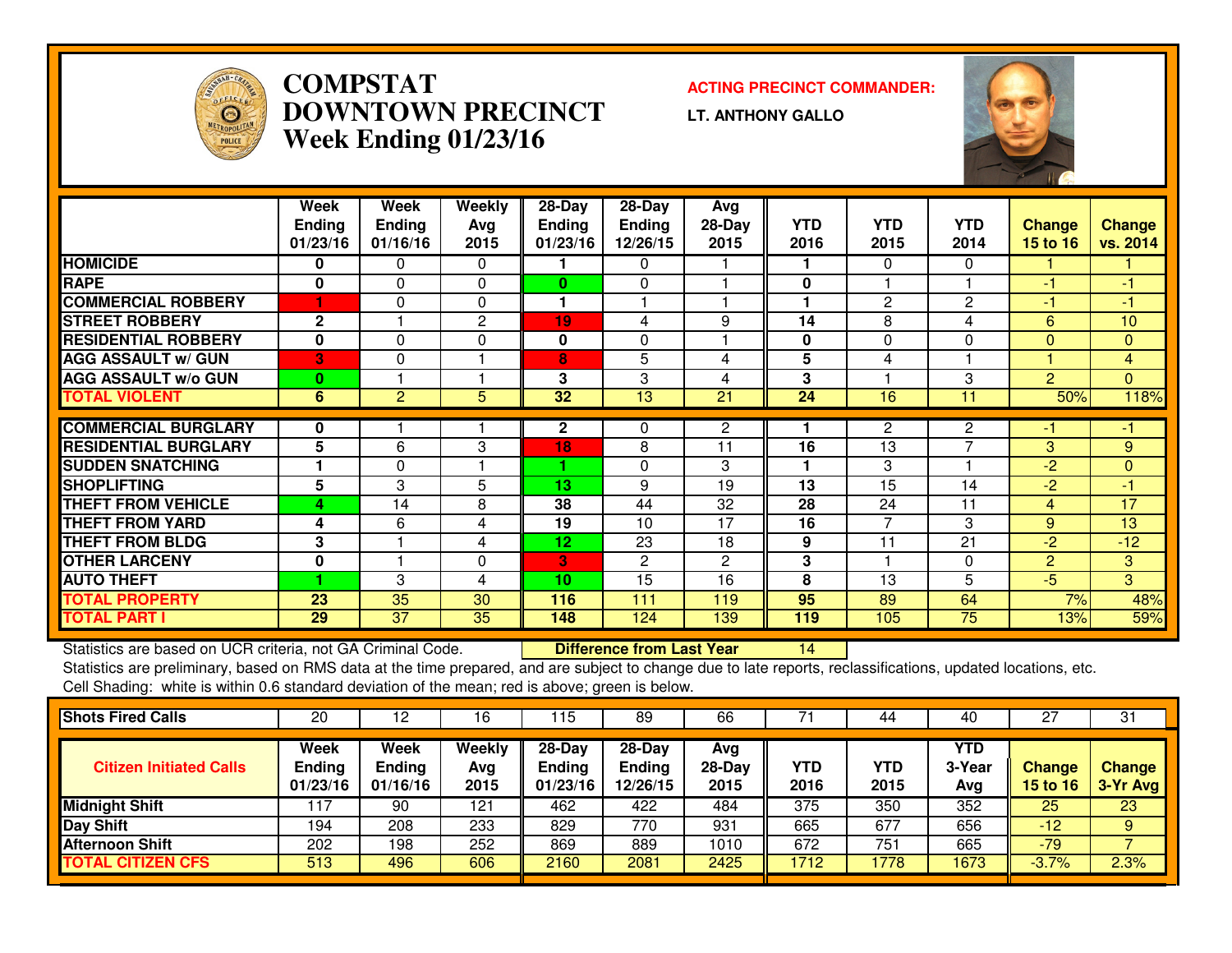

# **COMPSTAT PRECINCT COMMANDER: CENTRAL PRECINCT CAPT. CHARLES HALLWeek Ending 01/23/16**



|                             | Week           | Week          | Weekly         | 28-Day          | 28-Day        | Avg             |              |                 |                 |                 |                 |
|-----------------------------|----------------|---------------|----------------|-----------------|---------------|-----------------|--------------|-----------------|-----------------|-----------------|-----------------|
|                             | <b>Ending</b>  | <b>Ending</b> | Avg            | <b>Ending</b>   | <b>Ending</b> | $28-Day$        | <b>YTD</b>   | <b>YTD</b>      | <b>YTD</b>      | Change          | <b>Change</b>   |
|                             | 01/23/16       | 01/16/16      | 2015           | 01/23/16        | 12/26/15      | 2015            | 2016         | 2015            | 2014            | <b>15 to 16</b> | vs. 2014        |
| <b>HOMICIDE</b>             | 0              | 0             | $\Omega$       |                 | 4             |                 |              | 0               | 3               |                 | $-2$            |
| <b>RAPE</b>                 |                | 0             | 0              | $\mathbf{2}$    | 0             |                 | $\mathbf{2}$ |                 |                 |                 |                 |
| <b>COMMERCIAL ROBBERY</b>   | $\mathbf{0}$   | 0             | $\Omega$       | $\bf{0}$        | 5             |                 | $\bf{0}$     | $\Omega$        | $\overline{c}$  | $\Omega$        | $-2$            |
| <b>STREET ROBBERY</b>       |                | 4             | 2              | $\overline{7}$  | 14            | 8               | 5            | 5               | 9               | $\Omega$        | $-4$            |
| <b>RESIDENTIAL ROBBERY</b>  | 0              | 0             | $\Omega$       | 0               | $\Omega$      |                 | $\bf{0}$     | 0               | $\Omega$        | $\Omega$        | $\mathbf{0}$    |
| <b>AGG ASSAULT w/ GUN</b>   |                |               | 2              | 4               | 14            | 8               | 4            | 4               | 4               | $\Omega$        | $\mathbf{0}$    |
| <b>AGG ASSAULT w/o GUN</b>  |                | 0             |                | 6               | $\mathbf{c}$  | 5               | 3            | 2               | $\overline{c}$  |                 |                 |
| <b>TOTAL VIOLENT</b>        | 4              | 5             | 6              | 20              | 39            | $\overline{25}$ | 15           | $\overline{12}$ | $\overline{21}$ | 25%             | $-29%$          |
| <b>COMMERCIAL BURGLARY</b>  | 6              |               |                | 11              | 9             | 6               | 9            | 3               | 2               | 6.              |                 |
| <b>RESIDENTIAL BURGLARY</b> | 5 <sup>1</sup> | 5             | 8              | 24              | 33            | 31              | 21           | 29              | 51              | $-8$            | $-30$           |
| <b>SUDDEN SNATCHING</b>     | $\bf{0}$       | $\Omega$      | $\Omega$       | $\mathbf{0}$    | 3             |                 | $\bf{0}$     |                 | $\Omega$        | -1              | $\mathbf{0}$    |
| <b>SHOPLIFTING</b>          | 5              | 4             | $\overline{2}$ | 13              | 6             | 8               | 12           | 2               | 4               | 10              | 8               |
| <b>THEFT FROM VEHICLE</b>   | 9              | 11            | 11             | 31              | 31            | 43              | 29           | 44              | 24              | $-15$           | 5               |
| <b>THEFT FROM YARD</b>      |                |               | 4              | 10              | 22            | 16              | 5            | 8               | 11              | $-3$            | $-6$            |
| <b>THEFT FROM BLDG</b>      | 3              | 5             | 4              | 11              | 16            | 17              | 10           | 19              | 10              | $-9$            | $\mathbf{0}$    |
| <b>OTHER LARCENY</b>        | $\bf{0}$       | 3             |                | 4               | 5             | 3               | 3            |                 | $\Omega$        | $\overline{2}$  | 3               |
| <b>AUTO THEFT</b>           |                | 3             | 5              | $\overline{23}$ | 21            | 21              | 17           | 19              | 25              | $-2$            | $\overline{-8}$ |
| <b>TOTAL PROPERTY</b>       | 30             | 33            | 36             | 127             | 146           | 146             | 106          | 126             | 127             | $-16%$          | $-17%$          |
| <b>TOTAL PART I</b>         | 34             | 38            | 43             | 147             | 185           | 171             | 121          | 138             | 148             | $-12%$          | $-18%$          |

Statistics are based on UCR criteria, not GA Criminal Code. **Difference from Last Year** Statistics are based on UCR criteria, not GA Criminal Code. **Difference from Last Year 17 Conc**tassifications, updated locations, etc.<br>Statistics are preliminary, based on RMS data at the time prepared, and are subject to Cell Shading: white is within 0.6 standard deviation of the mean; red is above; green is below.

| <b>Shots Fired Calls</b>       | 34                                | 32                                | 37                    | 220                                 | 183                                     | 4                       | 143         | 139         | 61                   |                    | 82                        |
|--------------------------------|-----------------------------------|-----------------------------------|-----------------------|-------------------------------------|-----------------------------------------|-------------------------|-------------|-------------|----------------------|--------------------|---------------------------|
| <b>Citizen Initiated Calls</b> | Week<br><b>Ending</b><br>01/23/16 | Week<br><b>Ending</b><br>01/16/16 | Weekly<br>Avg<br>2015 | 28-Day<br><b>Ending</b><br>01/23/16 | $28 - Day$<br><b>Ending</b><br>12/26/15 | Avg<br>$28-Day$<br>2015 | YTD<br>2016 | YTD<br>2015 | YTD<br>3-Year<br>Avg | Change<br>15 to 16 | <b>Change</b><br>3-Yr Avg |
| <b>Midnight Shift</b>          | 125                               | 17                                | 126                   | 485                                 | 512                                     | 503                     | 427         | 425         | 394                  | ∠                  | 33                        |
| Day Shift                      | 247                               | 243                               | 271                   | 974                                 | 976                                     | 1085                    | 794         | 846         | 820                  | $-52$              | $-26$                     |
| <b>Afternoon Shift</b>         | 237                               | 268                               | 294                   | 1083                                | 167                                     | 1176                    | 841         | 908         | 842                  | $-67$              | - 1                       |
| <b>TOTAL CITIZEN CFS</b>       | 609                               | 628                               | 691                   | 2542                                | 2655                                    | 2764                    | 2062        | 2179        | 2056                 | $-5.4%$            | 0.3%                      |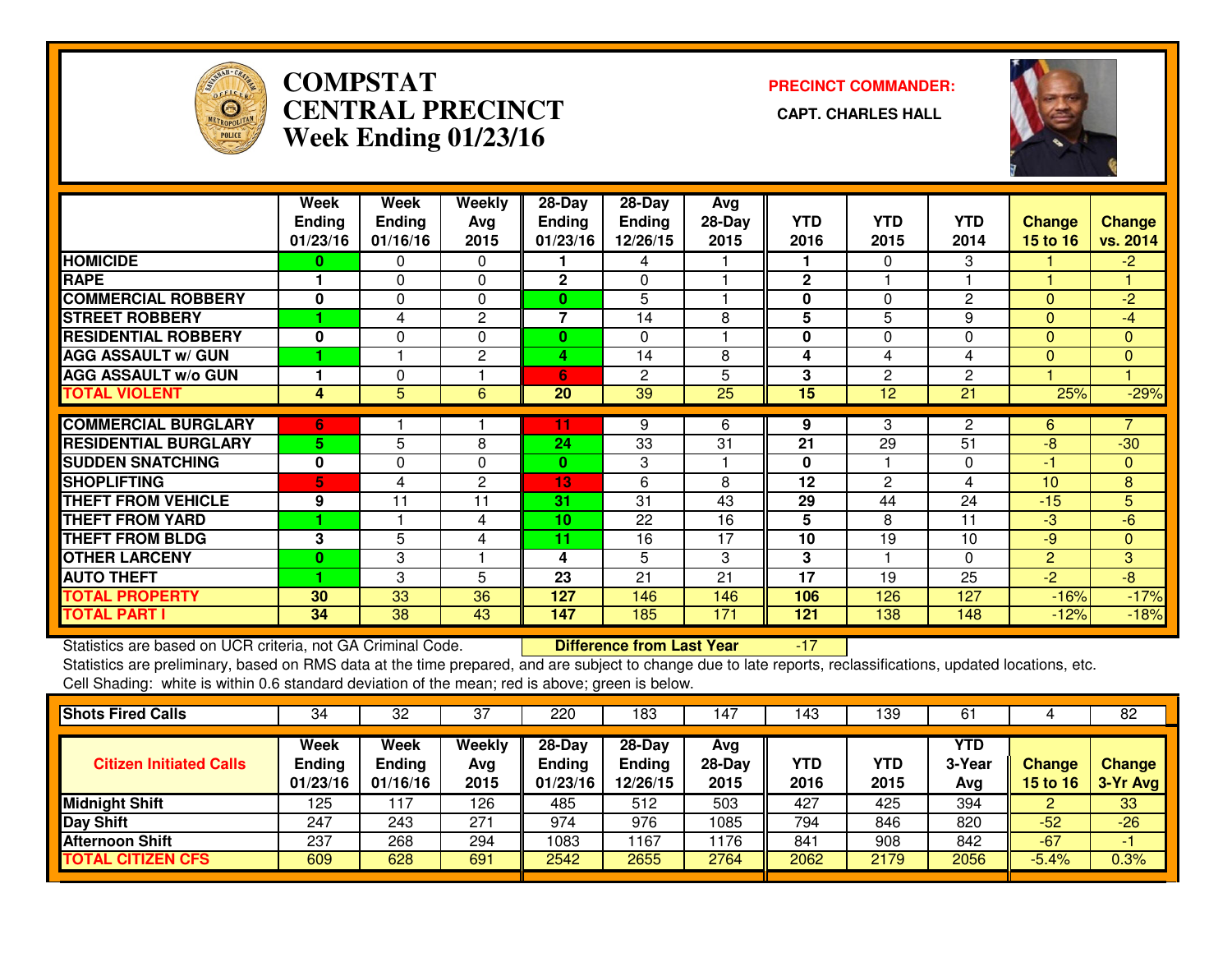

#### **COMPSTAT PRECINCT COMMANDER: SOUTHSIDE PRECINCT CAPT. TERRY SHOOPWeek Ending 01/23/16**



|                             | Week<br><b>Ending</b><br>01/23/16 | Week<br><b>Ending</b><br>01/16/16 | Weekly<br>Avg<br>2015 | $28-Day$<br><b>Ending</b><br>01/23/16 | $28-Day$<br><b>Ending</b><br>12/26/15 | Avg<br>28-Day<br>2015 | <b>YTD</b><br>2016 | <b>YTD</b><br>2015 | <b>YTD</b><br>2014 | <b>Change</b><br><b>15 to 16</b> | Change<br>vs. 2014 |
|-----------------------------|-----------------------------------|-----------------------------------|-----------------------|---------------------------------------|---------------------------------------|-----------------------|--------------------|--------------------|--------------------|----------------------------------|--------------------|
| <b>HOMICIDE</b>             | 0                                 | 0                                 | 0                     | 0                                     | 0                                     |                       | 0                  | $\Omega$           | 0                  | 0                                | 0.                 |
| <b>RAPE</b>                 |                                   |                                   | 0                     | 3                                     | 0                                     |                       | 3                  | $\Omega$           |                    | 3                                | $\overline{2}$     |
| <b>COMMERCIAL ROBBERY</b>   |                                   | 0                                 | 0                     | 3                                     | 7                                     | $\overline{2}$        | 3                  | $\Omega$           | 4                  | 3                                | -1                 |
| <b>STREET ROBBERY</b>       |                                   | 0                                 |                       | 4                                     | 2                                     | 3                     | 3                  | 3                  | 5                  | $\Omega$                         | $-2$               |
| <b>RESIDENTIAL ROBBERY</b>  | $\bf{0}$                          | $\Omega$                          | 0                     | 0                                     | $\Omega$                              |                       | 0                  | $\Omega$           |                    | $\Omega$                         | -1                 |
| <b>AGG ASSAULT w/ GUN</b>   | $\bf{0}$                          |                                   |                       |                                       | 3                                     | $\mathbf{2}$          |                    | 2                  | 0                  | -1                               |                    |
| <b>AGG ASSAULT w/o GUN</b>  | 0                                 | $\Omega$                          |                       | $\overline{2}$                        |                                       | $\overline{2}$        | $\mathbf{2}$       | $\overline{2}$     | 0                  | $\Omega$                         | $\overline{2}$     |
| <b>TOTAL VIOLENT</b>        | 3                                 | $\overline{2}$                    | 3                     | 13                                    | 13                                    | 12                    | 12                 |                    | 11                 | 71%                              | 9%                 |
| <b>COMMERCIAL BURGLARY</b>  | 0                                 |                                   |                       |                                       | $\Omega$                              | 4                     |                    | 3                  | 3                  | $-2$                             | $-2$               |
| <b>RESIDENTIAL BURGLARY</b> |                                   | 5                                 | 6                     | 22                                    | 17                                    | 24                    | 15                 | 21                 | 21                 | $-6$                             | $-6$               |
| <b>SUDDEN SNATCHING</b>     | $\bf{0}$                          | $\Omega$                          | 0                     | $\bf{0}$                              | $\Omega$                              |                       | $\bf{0}$           | $\Omega$           | 0                  | $\Omega$                         | 0                  |
| <b>SHOPLIFTING</b>          | ۰,                                | 16                                | 15                    | 47                                    | 86                                    | 59                    | 38                 | 44                 | 44                 | $-6$                             | $-6$               |
| <b>THEFT FROM VEHICLE</b>   | 6                                 | 5                                 | 8                     | 22                                    | 38                                    | 32                    | 21                 | 21                 | 37                 | $\Omega$                         | $-16$              |
| <b>THEFT FROM YARD</b>      | $\bf{0}$                          | 3                                 | $\overline{2}$        | 6                                     | 10                                    | 10                    | 4                  |                    | 6                  | -3                               | $-2$               |
| <b>THEFT FROM BLDG</b>      | $\overline{2}$                    | 5                                 | 5                     | 15                                    | 12                                    | 19                    | 12                 | 13                 | 14                 | -1                               | $\overline{2}$     |
| <b>OTHER LARCENY</b>        | $\overline{2}$                    | 0                                 | 0                     | 3                                     | 4                                     | $\overline{2}$        | 4                  | 2                  | 3                  | $-1$                             | $\overline{2}$     |
| <b>AUTO THEFT</b>           | 3                                 | 6                                 | 4                     | 13                                    | 12                                    | 15                    | 12                 | $\overline{ }$     | 6                  | 5                                | 6                  |
| <b>TOTAL PROPERTY</b>       | 21                                | 41                                | 41                    | 129                                   | 179                                   | 165                   | 104                | 118                | 134                | $-12%$                           | $-22%$             |
| <b>TOTAL PART I</b>         | 24                                | 43                                | 44                    | 142                                   | 192                                   | 177                   | 116                | 125                | 145                | $-7%$                            | $-20%$             |

Statistics are based on UCR criteria, not GA Criminal Code. **Difference from Last Year** 

Statistics are based on UCR criteria, not GA Criminal Code. **Difference from Last Year Schoff Last** Yearn Mast Of<br>Statistics are preliminary, based on RMS data at the time prepared, and are subject to change due to late re Cell Shading: white is within 0.6 standard deviation of the mean; red is above; green is below.

|                            |                                   | 10                    | 59                                    | 56                                    | 40                      | 28                 | 49          | 24                   | -21                              |                              |
|----------------------------|-----------------------------------|-----------------------|---------------------------------------|---------------------------------------|-------------------------|--------------------|-------------|----------------------|----------------------------------|------------------------------|
| Week<br>Ending<br>01/23/16 | Week<br><b>Ending</b><br>01/16/16 | Weekly<br>Avg<br>2015 | $28-Dav$<br><b>Ending</b><br>01/23/16 | $28-Dav$<br><b>Ending</b><br>12/26/15 | Avg<br>$28-Day$<br>2015 | <b>YTD</b><br>2016 | YTD<br>2015 | YTD<br>3-Year<br>Avg | <b>Change</b><br><b>15 to 16</b> | <b>Change</b><br>$13-Yr$ Avg |
| 78                         | 84                                | 100                   | 355                                   | 370                                   | 399                     | 294                | 352         | 318                  | $-58$                            | $-24$                        |
| 251                        | 274                               | 273                   | 1023                                  | 1041                                  | 1090                    | 852                | 842         | 820                  | 10                               | 32                           |
| 236                        | 207                               | 269                   | 983                                   | 114                                   | 1077                    | 757                | 877         | 795                  | $-120$                           | $-38$                        |
| 565                        | 565                               | 641                   | 2361                                  | 2525                                  | 2566                    | 1903               | 2071        | 1933                 | $-8.1\%$                         | 1.5%                         |
|                            |                                   |                       |                                       |                                       |                         |                    |             |                      |                                  |                              |